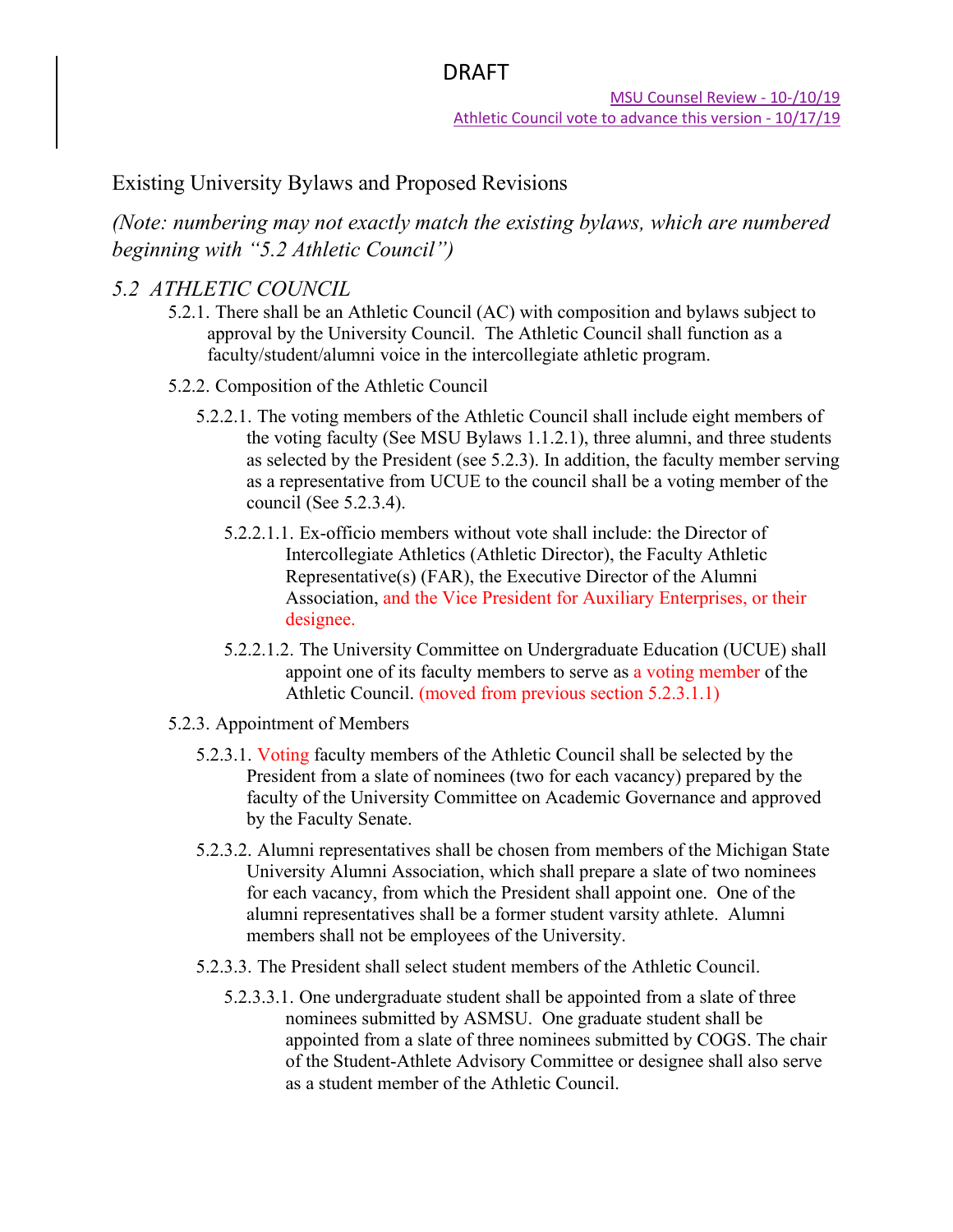- 5.2.3.4. The University Committee on Undergraduate Education (UCUE) shall appoint one of its faculty members to serve as a voting member of the Athletic Council. The term of appointment on AC is two years.
- 5.2.3.5. The President shall appoint at least one (1), and no more than two (2), Faculty Athletic Representative(s) [FAR] to the athletic agencies or conferences to which the University chooses to belong. The  $FAR(s)$  shall be selected from the regular faculty. The appointment shall be made with input from the Athletic Director and advice from the voting members of Athletic Council.
	- 5.2.3.5.1. The FAR(s) serve(s) as chair of the Athletic Council. If there is more than one FAR, then the FARs serve as co-chairs.
- 5.2.4. Terms of Appointment
	- 5.2.4.1. The terms of appointment of faculty and alumni representatives on the Athletic Council shall be two years and shall begin on August 16. Terms of members shall be staggered so that not less than one-third of the membership will return the following year.
	- 5.2.4.2. The term of appointment for student representatives shall be one year and shall begin on the first day of summer semester.
	- 5.2.4.3. Vacancies for a period of one or more academic semester that occur during the term of appointment of any voting member shall be filled for the remainder of the unfinished term in the same manner as the regular selection of the member unable to serve. Voting members of the Athletic Council can serve no more than two consecutive terms. An appointment of more than eight months to fill an unfinished term shall be equivalent to a full term in considering eligibility for reappointment.
	- 5.2.4.4. The Faculty Athletic Representative(s) shall serve at the discretion of the President. The President shall review the Faculty Athletic Representative(s) at least once every three years with input and advice from the Athletic Director and, when requested by the President, advice from Athletic Council.
- 5.2.5. Responsibilities of the Athletic Council. The Athletic Council serves as the deliberative body for the discussion of academic policy related to student athletes and intercollegiate athletics.
	- 5.2.5.1. The Athletic Council advises the Director of Intercollegiate Athletics on matters of policy, procedures, and organization related to intercollegiate athletics.
		- 5.2.5.1.1. Regarding the regular season and post-season tickets and trips, voting members of the Athletic Council shall strive to minimize the award of special privileges to themselves that are uncharacteristic of those generally available to faculty. Nonetheless, it is expected that the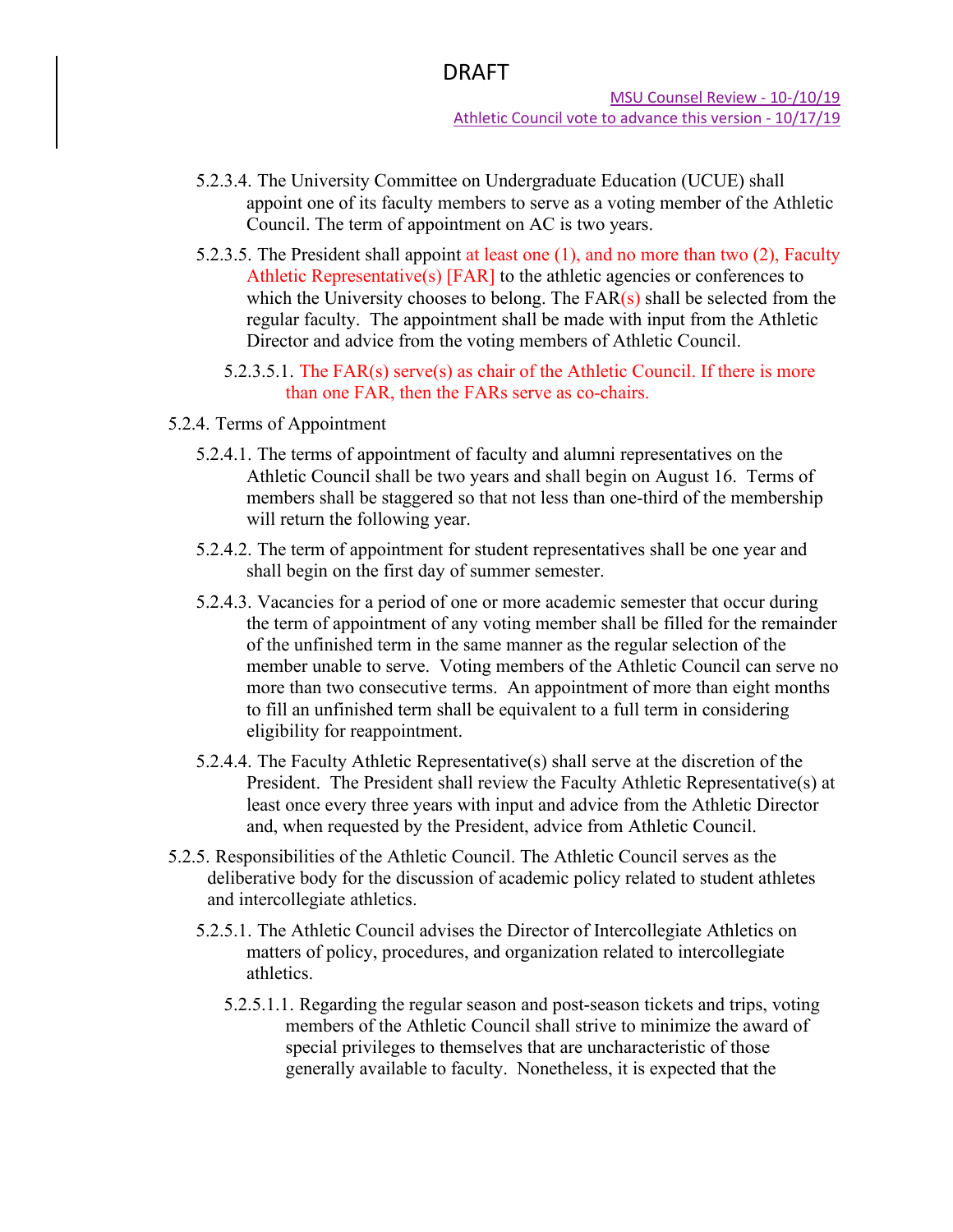Athletic Council will fulfill responsibilities related to institutional representation as appropriate throughout the year.

- 5.2.5.1.2. Complimentary tickets given to Athletic Council members are considered non-transferable.
- 5.2.6. The Athletic Council reports to the University Council. Form and frequency of reporting will be determined by The Steering Committee, but in no case will the frequency of reporting be less than once each academic year. The Athletic Council will also respond to questions asked by the University Council through its seated representative in the University Council, the Chairperson(s) of the Athletic Council.
- 5.2.7. A report of policies regarding regular season and post-season trips, as well as a record of the disbursement of complimentary tickets and trips, shall be included in the annual report of Athletic Council to University Council.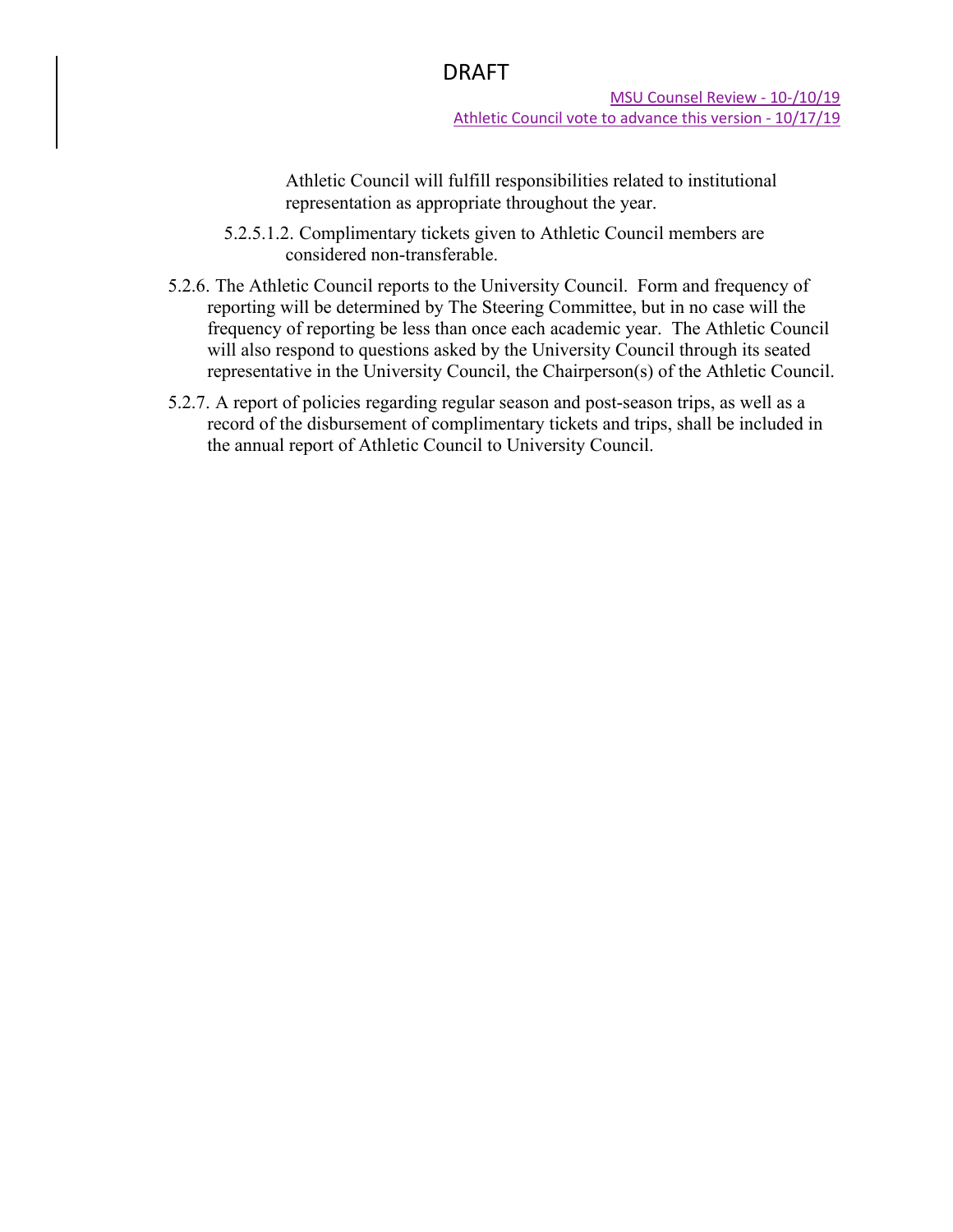MSU Counsel Review - 10-/10/19 Athletic Council vote to advance this version - 10/17/19

#### *Procedures of the Athletic Council [Proposed]*

The Athletic Council functions as a faculty/student/alumni voice regarding the intercollegiate athletic program. The composition and general responsibilities of the Athletic Council are defined by the Board of Trustees Policy (02-18-01) and the Michigan State University Bylaws for Academic Governance. The following policies further describe those roles and responsibilities.

**1. General Responsibilities.** Acting under the university's *advisory* mode of participation, Athletic Council will advise the Athletic Director on matters generally related to the academic success, health and safety, and personal development of student-athletes. In this advisory role, Athletic Council will represent a faculty/student/alumni voice providing input and advise to the Department of Intercollegiate Athletics (Athletics Department) and the Athletic Director regarding policies impacting student-athlete wellbeing and academic success. Athletic Council also advises the Athletic Director on matters pertaining to the Athletics Department budget, facilities plan, strategic plan, compliance efforts, student-athlete academic success, and studentathlete wellbeing, in addition to other matters as may arise. Additionally, the Athletic Council may recommend and direct matters to The Steering Committee of Academic Governance for further consideration by the appropriate committee(s) of Academic Governance.

**2. Meetings.** The Athletic Council shall meet not less than seven times during the academic year. The Faculty Athletic Representative(s) (co)chair(s) the council meetings.

**3. Meeting Topics.** During the course of each academic year, the Athletic Council will schedule meetings and meeting agenda in order to receive a presentation/report from Athletics Department personnel on the following topics:

- **3.1 Budget**
- **3.2 Strategic plan**
- **3.3 Facilities**
- **3.4 Compliance**
- **3.5 Student-Athlete academic success**
- **3.6 Student-Athlete wellbeing**

**4. Quorum.** To guarantee faculty/student/alumni representation in their advisory role concerning athletics, Athletic Council action may not be taken unless a majority of voting committee members are present. As per section 5.2.2.1 of the Bylaws for Academic Governance, the voting members of the Athletic Council are nine voting faculty, three alumni, and three students. Therefore, eight (8) of fifteen (15) AC voting members must be present to have a quorum.

**5. Reporting.** The Faculty Athletic Representative(s) shall submit regular reports on the work of Athletic Council to University Council. The form and frequency of such reports will be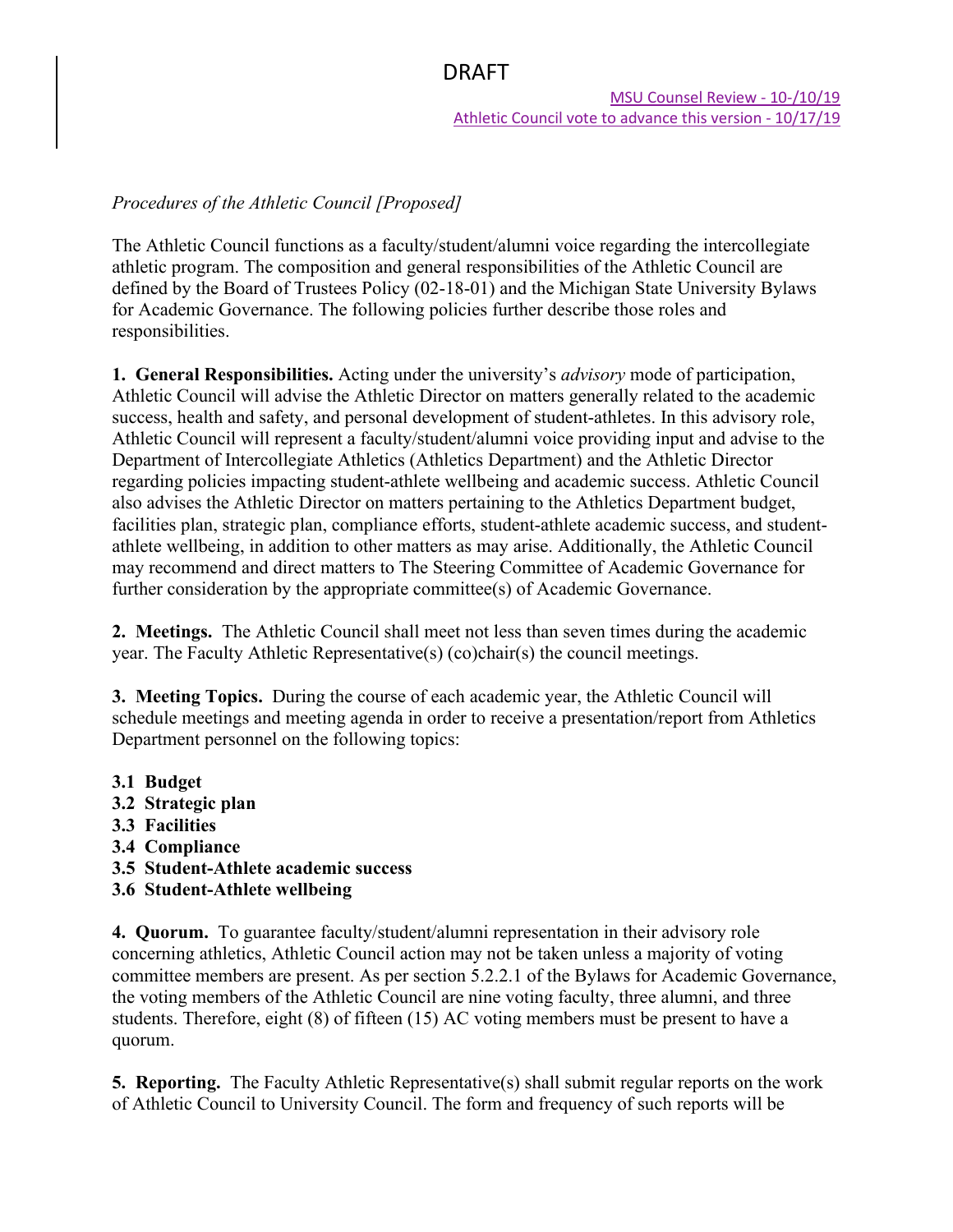established by The Steering Committee, as provided by the MSU Bylaws for Academic Governance.

**6. Subcommittees.** Athletic Council may maintain several subcommittees for the purpose of discharging its advisory and reporting duties. Athletic Council may also establish ad hoc committees as needs arise that are outside the scope of standing committees. Subcommittee members shall be chosen from the members of the Athletic Council. Each subcommittee must include at least three (3) members of Athletic Council, at least two (2) of which are voting members. Subcommittees must meet at least two times during the academic year, once in Fall Semester and once in Spring Semester. The chairperson of each subcommittee must be a voting member of Athletic Council, and will be elected by majority vote of the committee at its first meeting of the academic year. Subcommittees are:

- **6.1 Governance and Ethics.** This subcommittee shall monitor the activities of the Department of Intercollegiate Athletics as they relate to University Governance and to regulations of the athletic agencies or conferences to which the University chooses to belong. The subcommittee will advise Athletic Council, the Athletic Director and the Faculty Athletic Representative(s) on matters related to policies, regulations, rule changes, as well as ethical concerns.
- **6.2 Academic Success.** This subcommittee shall advise Athletic Council on matters related to the academic performance of student-athletes. Such advice shall help ensure that appropriate academic standards are established and maintained for all studentathletes, and that all participants recognize the priority of successful academic performance by all student-athletes. In fulfilling this function, the subcommittee shall make appropriate recommendations to Athletic Council. In particular, the Committee shall:
	- o Review and, where appropriate, recommend policies and procedures regarding standards and criteria for admission of student-athletes.
	- $\circ$  Review and, where appropriate, recommend academic policies and procedures regarding standards and criteria for continuing eligibility of student-athletes to participate in intercollegiate sports.
	- o Consider and decide academic appeals of student-athletes concerned with eligibility.
	- o Review every semester the academic program and progress of student-athletes.
	- $\circ$  Recommend policies for, and monitor the activities of, the academic support services provided to the student-athletes.
	- o Review and, where appropriate, recommend policies regarding the academic impact of post-season and tournament participation by athletic teams.
	- o Review and, where appropriate, recommend policies regarding scheduling and practice time.